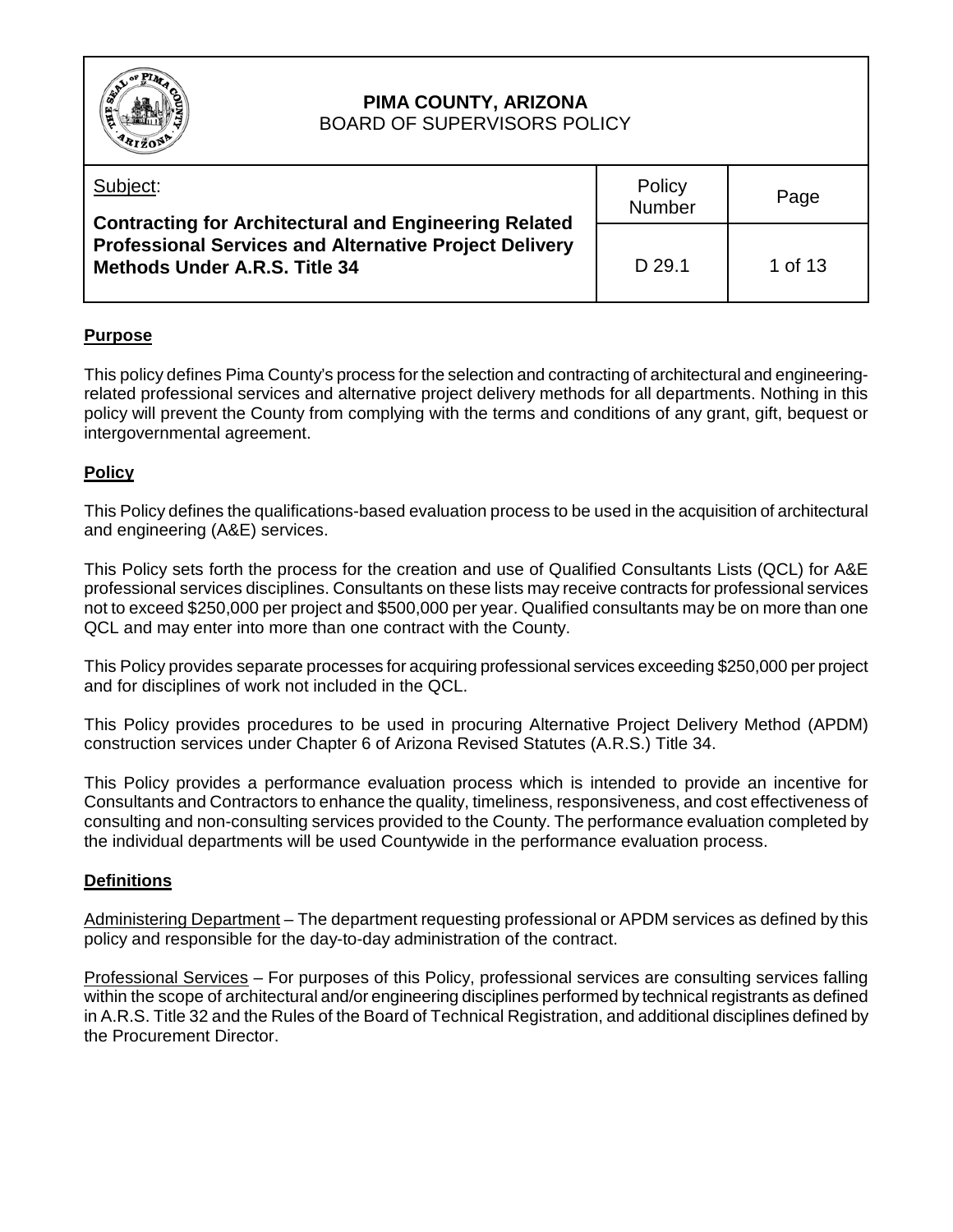| Subject:<br><b>Contracting for Architectural and Engineering Related</b>                       | <b>Policy Number</b> | Page    |
|------------------------------------------------------------------------------------------------|----------------------|---------|
| <b>Professional Services and Alternative Project Delivery</b><br>Methods Under A.R.S. Title 34 | D 29.1               | 2 of 13 |

## **General Provisions**

Emergency acquisition of professional services must be made in accordance with Procurement Code § 11.12.060 and A.R.S. § 34-606.

- Amendments and contracts must be processed in accordance with the Board of Supervisors Policy D 29.4.
- Protests must be handled in accordance with Pima County Procurement Code § 11.20.010.
- The solicitation and award of multiple contracts under a single solicitation issued pursuant to this policy must comply with the requirements of A.R.S. §§ 34-102 and 34-604.
- In certain unique circumstances, projects may require the selection of a consultant in a manner outside the provisions of this policy. With the written approval of the Procurement Director, selection of such consultants will be in accordance with State Law.

## **Section A: Qualifications-Based Selection Procedure**

## **I. General**

All solicitations and procurements of A&E Services and APDM contracts must comply with the requirements of A.R.S. Title 34.

## **II. Advertisement**

The Procurement Department will place a Solicitation for Qualifications (SFQ) advertisement in the official legal newspaper of Pima County, briefly describing the project or projects and specifying the closing date for receipt of the required Statement of Qualifications (SOQ) in accordance with the Publication Requirements Procurement Procedure. The Internet may also be used to notice and distribute documents intended to initiate the procurement process for services. Federally-funded solicitations must also be advertised in accordance with the Publication Requirements Procurement Procedure.

## **III. The Solicitation**

- A. The SFQ will include a request for a Statement of Qualifications (SOQ) consisting of:
	- 1. A qualifications statement based on a questionnaire specifically developed by the requesting department(s), or
	- 2. Narratives responsive to evaluation criteria or questions stated in the SFQ, or
	- 3. Any combination of the above.
- B. The SFQ must include a description of the project and scope of work, the number (or maximum number) of firms that the County intends to award, instructions on how to respond, and clearly identify any necessary certifications or other documents that must accompany the response. The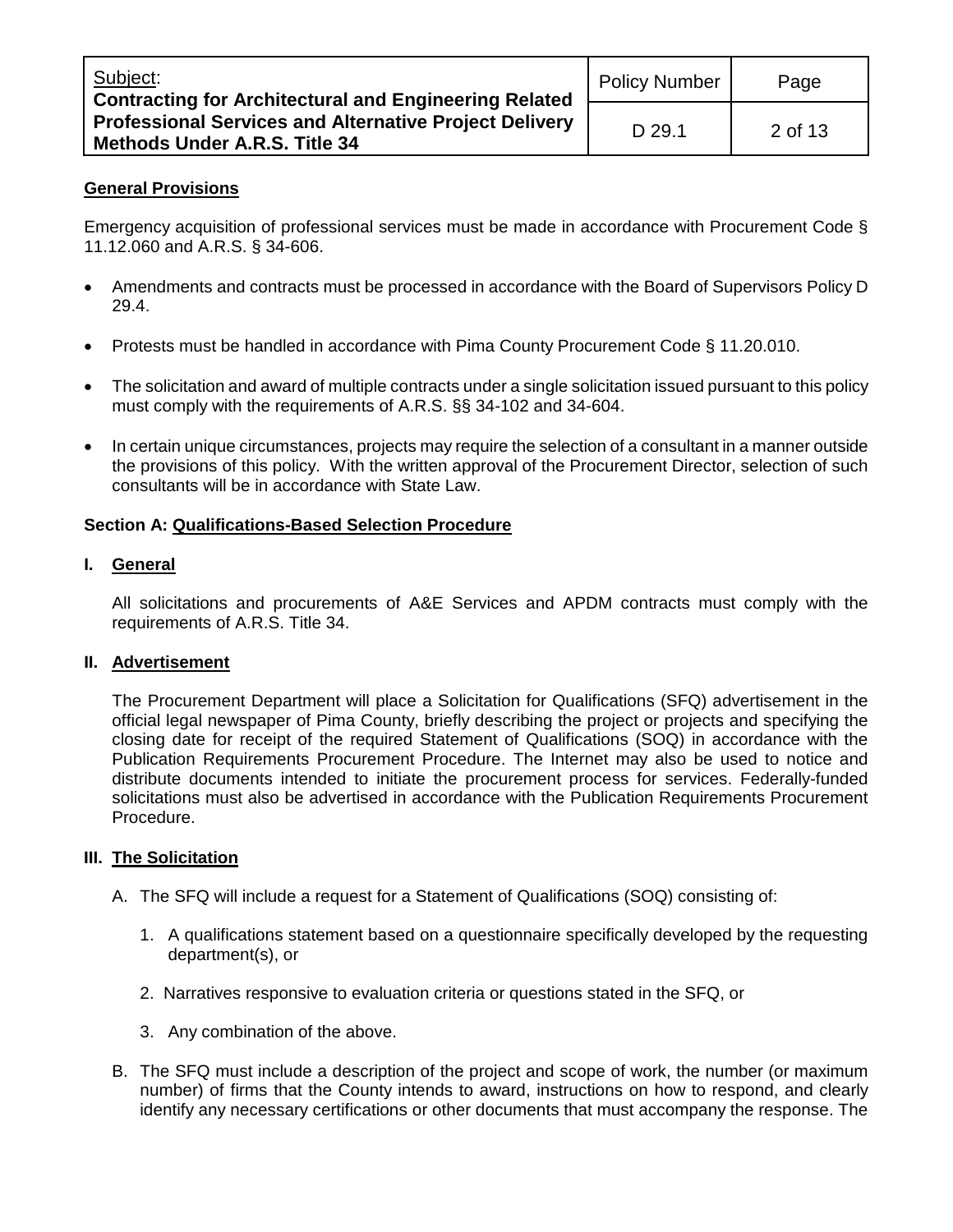| Subject:<br><b>Contracting for Architectural and Engineering Related</b>                              | <b>Policy Number</b> | Page    |
|-------------------------------------------------------------------------------------------------------|----------------------|---------|
| <b>Professional Services and Alternative Project Delivery</b><br><b>Methods Under A.R.S. Title 34</b> | D 29.1               | 3 of 13 |

SFQ may include an estimated price range for the services. Administrative requirements, such as the number of copies, page limits and related items must be specified.

- C. The SFQ must state a definite location, date and time for submission of SOQ's after which submissions will not be accepted. Inadvertently accepted late submissions will be returned unopened, unless it is necessary to open the submission to identify the respondent.
- D. The SFQ must clearly identify the evaluation criteria and their relative weight. Subcriteria with relative weights may be used to further clarify main criteria. Subcriteria stated without relative weights are presumed to be equal in value and must be applied in that manner.

### **IV. Selection Procedure**

- A. Selection will be based on an evaluation of the SOQ using the evaluation criteria published in the SFQ and may include interviews. The selection process for professional A&E services not exceeding \$500,000 may include the evaluation of interviews with the competing consultants if the solicitation provided for interviews. Interviews are required for professional A&E services projects over \$500,000 but may be waived with the approval of the Procurement Director. The evaluation criteria and relative weights must be stated in the solicitation.
- B. 1. A competent evaluation committee must be established in accordance with this Policy and the Evaluation Committee Selection and Administration Procurement Procedure. For contracts expected to exceed \$2,000,000 in value, the evaluation committee will, if practicable, have seven (7) members comprised of four (4) members nominated by the department director, two (2) members from other departments or jurisdictions, and one (1) member from a qualified professional services firm. For APDM, the private sector representative on the committee must be a senior management official from a licensed contractor.
	- 2. For QCL, the evaluation committee will have at least three (3) members (not including the Chair), including, if practicable, at least one (1) member from a qualified professional services firm not participating in the procurement. Additional representatives from qualified professional services firms may be added to committees or substituted for department or other public members, subject to the limitation that an evaluation committee for APDM may not exceed seven members unless in compliance with A.R.S. §§ 34-603(C)(3) and 34-604(C)(3).
	- 3. All committee members must possess the technical qualifications, experience and competence necessary for the evaluation, such determination to be at the sole discretion of the Procurement Director. Direct supervisor-employee relationships between or among evaluation committee members are not allowable unless approved in writing by the Procurement Director. All committee members must execute a no-conflict and confidentiality statement before serving on a committee according to the Evaluation Committee Selection and Administration Procurement Procedure.
	- 4. Appointees from outside Pima County will not receive compensation for performing this service; however, the Administering Department may elect to reimburse outside appointees for travel and lodging expenses incurred in connection with service on the evaluation committee. The Procurement Director will appoint the evaluation committee members and a Procurement Department representative must serve as the non-scoring chair of the committee. No individual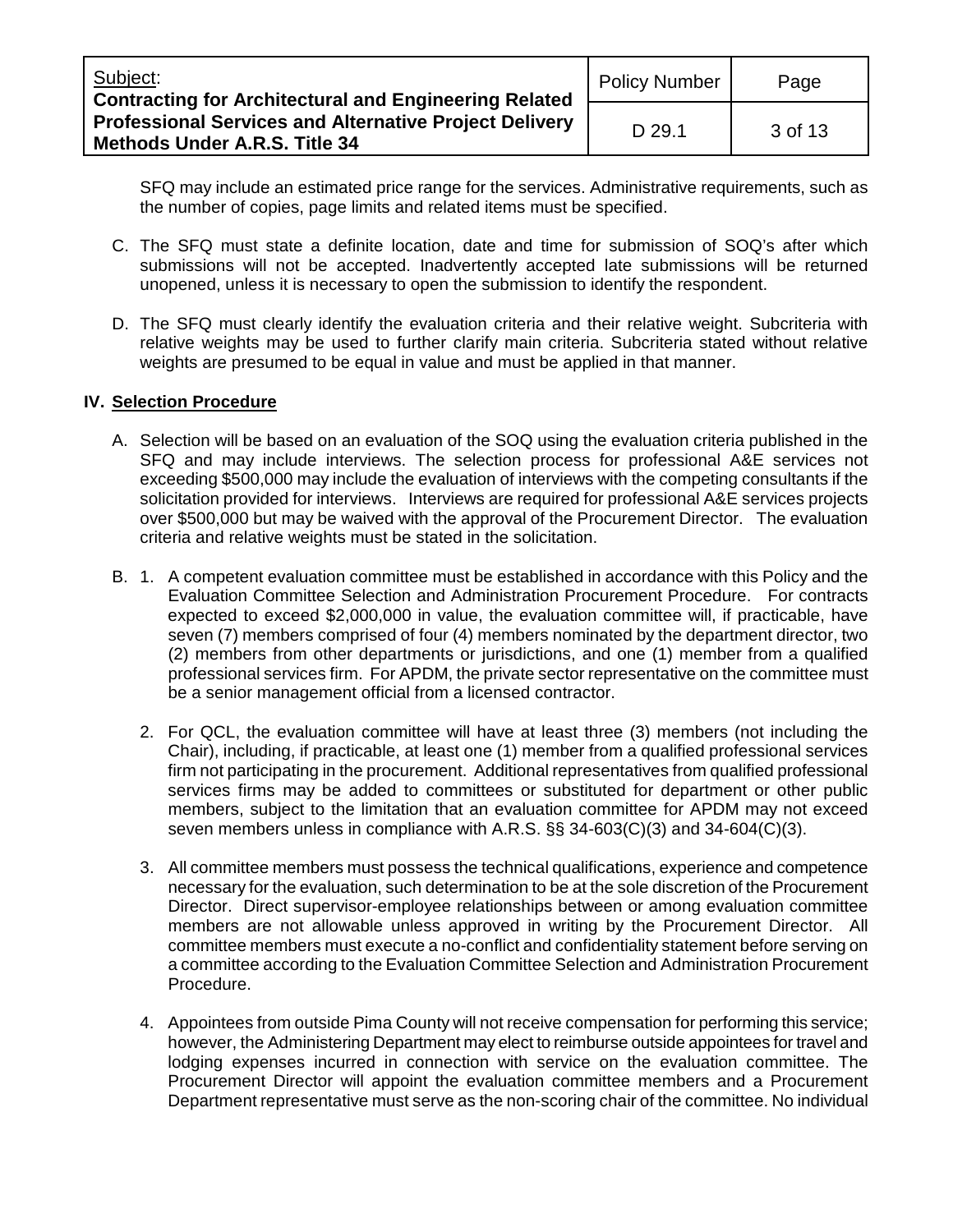| Subject:<br><b>Contracting for Architectural and Engineering Related</b>                              | <b>Policy Number</b> | Page    |
|-------------------------------------------------------------------------------------------------------|----------------------|---------|
| <b>Professional Services and Alternative Project Delivery</b><br><b>Methods Under A.R.S. Title 34</b> | D 29.1               | 4 of 13 |

employed by any of the competitors within the twelve (12) months preceding the beginning of the selection process may participate as an evaluator for Pima County.

Evaluation criteria points may include Small Business Enterprise (SBE) points as set forth in Pima County Code Chapter 20.04.030 and 20.20.010 for A&E services procurements. Notice of the evaluation criteria must be included prominently in the SFQ.

- C. For A&E projects that require a Disadvantaged Business Enterprise (DBE) or other goal pursuant to federal law, the County shall follow the requirements of the relevant federal or state agency.
- D. SBE evaluation points may not be applied in a Federally-funded competitive solicitation for a contract that exceeds or will exceed the Federal simplified acquisition threshold (SAT) defined in subpart 2.1 of the Federal Acquisition Regulation, 48 C.F.R. § 2.101. With the approval of the granting agency, SBE evaluation points may be applied in a Federally-funded competitive qualifications-based procurement for a contract that will not exceed the SAT.
- E. SOQs must be assessed for compliance with the administrative requirements of the solicitation (responsive and responsible, debarment verification, addenda acknowledgment, contract acceptance, signature, etc.) before being transmitted to the selection committee for evaluation. Responses that do not conform to the administrative requirements must be rejected and not evaluated.
- F. Evaluation committee members will independently score the SOQs using only the criteria stated in the solicitation. The scores must be in whole numbers and must be accompanied by explanatory comments supporting the score.The evaluation committee members will provide their scores and comments to the committee Chair who will collate the scores. If no interviews are held, the rank order of the respondents will be determined by the average of their evaluation scores on the written submission, with the firm having the highest average score (including applicable SBE evaluation points) being the highest ranked.
- G. If interviews are to be held, the Procurement Department will extend the invitation for interviews to respondents in accordance with A.R.S. §§ 34-603 and 34-604(C)(2)(c)(i). Firms to be interviewed must be provided with specific questions, issues or topics to address in the interview and advised of the specific criteria applicable to the interviews in the invitation, unless the criteria are stated in the solicitation. Interviews must be scored based only on the applicable criteria and relative weight. Scores must be in whole numbers and must be accompanied by explanatory comments supporting the score. The interview score and written score may be differently weighted in determining final rank order, with the respondent with the highest average score (including applicable SBE evaluation points) being the highest ranked.
- H. If the scores for two (2) or more respondents are tied, committee consensus or the use of the Procurement Department Tie-breaker Procedure may be used to determine final award.
- I. After the evaluation team selects the final list, negotiations may be initiated with the highest-ranked firm, subject to the Procurement Director's prior approval of the selection of the final list if required under "G" above. If an agreement cannot be reached with the highest-ranked firm, the Procurement Department will terminate negotiations with that firm and proceed to negotiate with the next ranked firm until the final list is exhausted. If an agreement is reached, the completed contract must be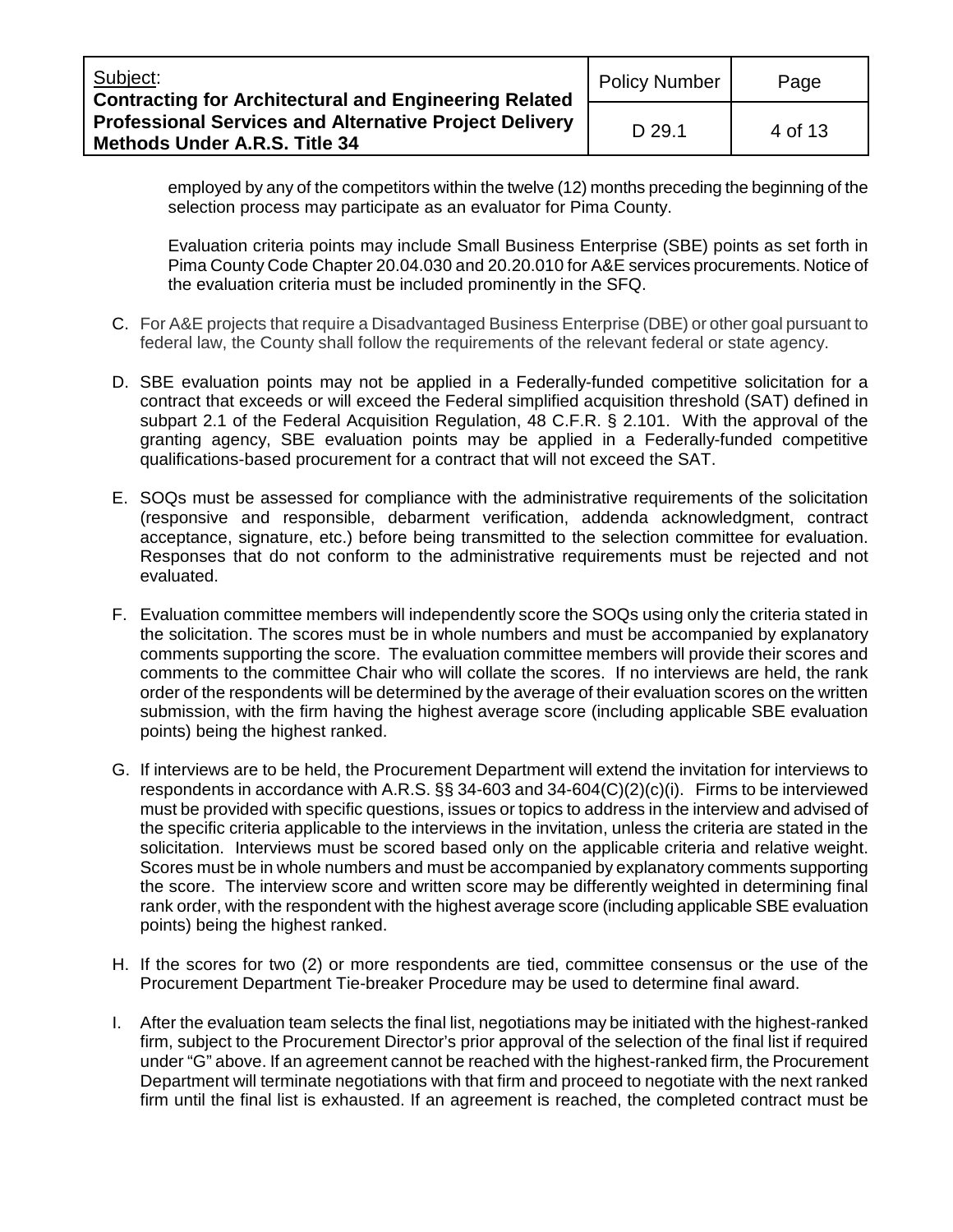| Subject:<br><b>Contracting for Architectural and Engineering Related</b>                              | <b>Policy Number</b> | Page    |
|-------------------------------------------------------------------------------------------------------|----------------------|---------|
| <b>Professional Services and Alternative Project Delivery</b><br><b>Methods Under A.R.S. Title 34</b> | D 29.1               | 5 of 13 |

presented to the Board of Supervisors or Procurement Director for Award. Once negotiations are terminated with any firm, that firm may no longer be considered, nor may negotiations be reopened with that firm.

- J. In accordance with A.R.S. §§ 34-603(H) and 604(H) only the names of the firms on the final list may be disclosed until award of the contract. The disclosure of procurement information after award will be in accordance with the applicable cited section. Additional disclosure may be provided in support of the protest process.
- K. The County may cancel a SFQ or reject in whole or in part any or all proposals as specified in the solicitation if it is in the best interests of the County. The County must make the reasons for cancellation or rejection part of the procurement file.

### **Section B: Contracts with Consultants on Qualified Consultant Lists for Professional Services Not Exceeding \$250,000 Per Project**

## **I. Creation of Qualified Consultants List(s)**

- A. The County desires to introduce competition into the direct selection of consultants under A.R.S. § 34-103 for small projects to ensure that only qualified consultants are retained for County projects. Therefore, the Procurement Director may establish, using the following procedures, lists by discipline of the most qualified consultants from among respondents to openly competitive qualifications-based solicitations in accordance with Section A that will be known as "Qualified Consultants Lists" (QCL).
- B. Using the A&E disciplines performed by technical registrants as defined in A.R.S. Title 32 and the Rules of the Board of Technical Registration, or other disciplines approved by the Procurement Director, each Administering Department will identify the disciplines for which professional services will be retained, estimate the annual dollar amount for each discipline identified and submit the information to the Procurement Department.
- C. On such schedule as the Procurement Director determines appropriate, the Procurement Department will advertise and post the SFQ according to Section A(II) herein requesting SOQs from consultants in one or more disciplines. Unless earlier disestablished, an individual QCL will expire five (5) years from its inception date.
- D. The SFQ must state the number (or maximum number) of firms that the County intends to place on the qualified list for each category covered by the SFQ.
- E. QCL lists will be reviewed at least annually to ascertain the extent of use. Lists that are not used or rarely used may be disestablished upon written determination by the Procurement Director that they are no longer needed. For years in which there is sufficient growth in anticipated workload to support a reasonable expectation that additional firms might be assigned work, or in which one or more firms have been eliminated from a specific list for any reason, the Procurement Director may provide a competitive opportunity for additional firms to be added to the list. Individual QCL lists need not be refreshed in this manner for any year in which little or no additional work is expected.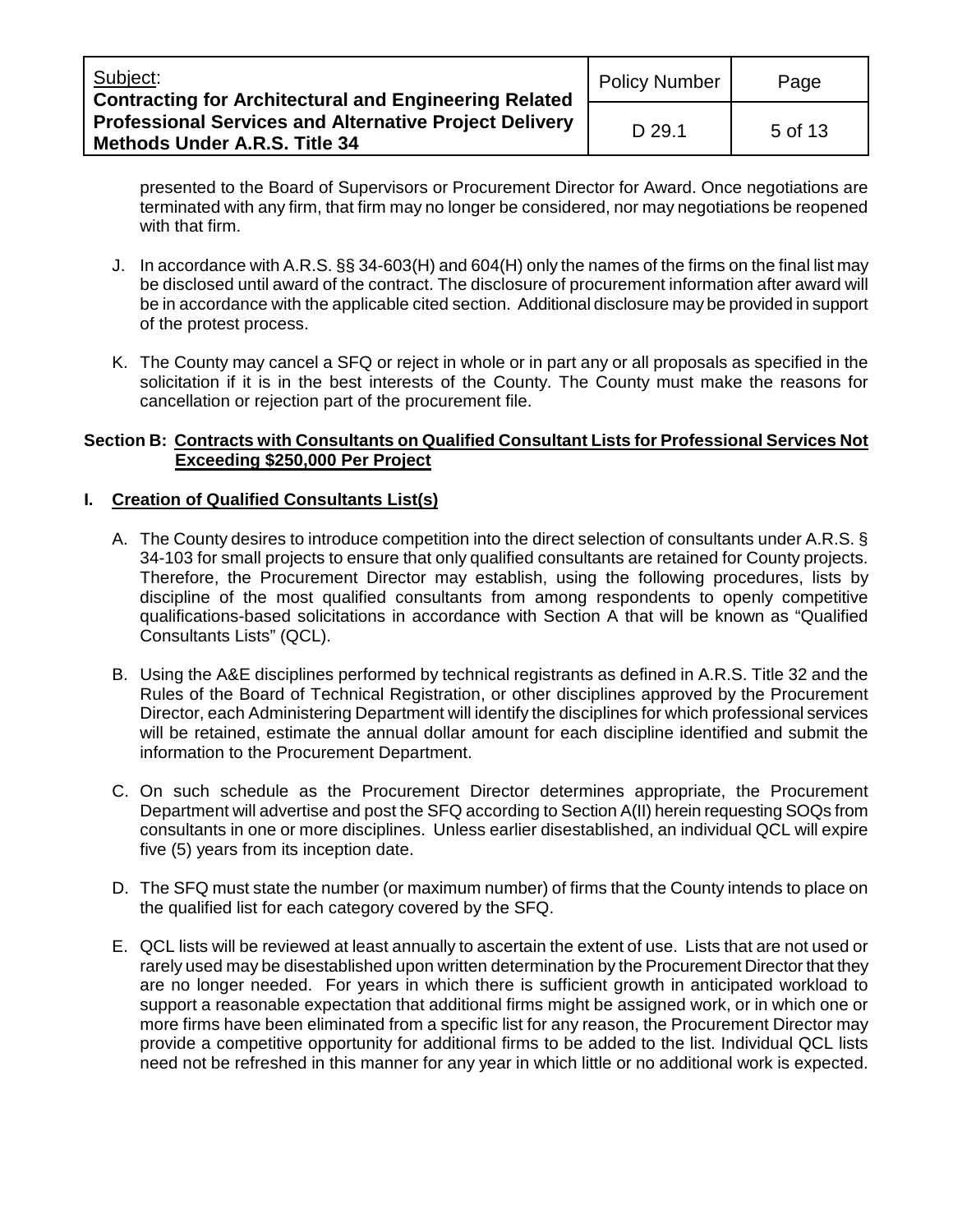| Subject:<br><b>Contracting for Architectural and Engineering Related</b>                              | <b>Policy Number</b> | Page    |
|-------------------------------------------------------------------------------------------------------|----------------------|---------|
| <b>Professional Services and Alternative Project Delivery</b><br><b>Methods Under A.R.S. Title 34</b> | D 29.1               | 6 of 13 |

## **II. Competitive Selection Process and Assignment of Consultants to QCL**

- A. There will be a QCL for each required A&E discipline. A solicitation will be issued for each discipline, and an evaluation committee will be convened to evaluate the responses submitted for each discipline.
- B. The evaluation committee will be established in accordance with this Policy and the Evaluation Committee Selection and Administration Procurement Procedure. Each Administering Department director or designee will appoint at least one qualified senior staff member to the evaluation committee. The Procurement Department representative must serve as the non-scoring chair of the committee. No member of the evaluation committee may have a pecuniary interest in the outcome of the consultant selection process, or be an employee or agent in any capacity to any consultant whose qualifications will be evaluated by the committee.
	- 1. Statements of Qualifications submitted in response to the SFQ will be evaluated in accordance with the provisions of Section A: Qualifications-Based Selection Procedure above. Firms will be placed on the qualified list in rank order, up to the number specified in the SFQ.
	- 2. Evaluation criteria points may include SBE points as set forth in Pima County Code Chapters 20.04.030 and 20.20.010.
	- 3. The Procurement Department will submit the evaluation results and copies of the recommended QCL to the Procurement Director who will review the list and confirm that each consultant meets the County's requirements. Once approved by the Procurement Director, the QCL is available to be used by the Administering Departments in the consultant selection process.
- C. The information considered and documents generated by the evaluation committee are confidential during the evaluation period. After the QCL has been approved by the Procurement Director, all information considered and documents generated during the evaluation process will be maintained by the Procurement Department as public records.
- D. The Procurement Department will send the list of Qualified Consultants to each consultant that submitted a SOQ and each Administering Department. Consultants that submitted SOQ may file a protest regarding any aspect of this consultant selection process pursuant to Procurement Code Title 20, Chapter 11.20.010.
- E. To simplify the contracting process, the Procurement Department may, whenever appropriate, establish an agreement on terms and conditions that incorporates the terms under which services may be ordered, the terms and conditions applicable to such services, and the Consultant's agreed rates. An Administering Department may establish a contract for services by issuing a Delivery Order (DO) that incorporates the previously agreed terms and conditions, plus scope and fee for the specific services to be rendered.
- F. The County cannot guarantee that consultants on the QCL will be assigned projects. The County reserves the right to use any approved consultant selection process for any project.

The County may set a maximum fee schedule for professional services.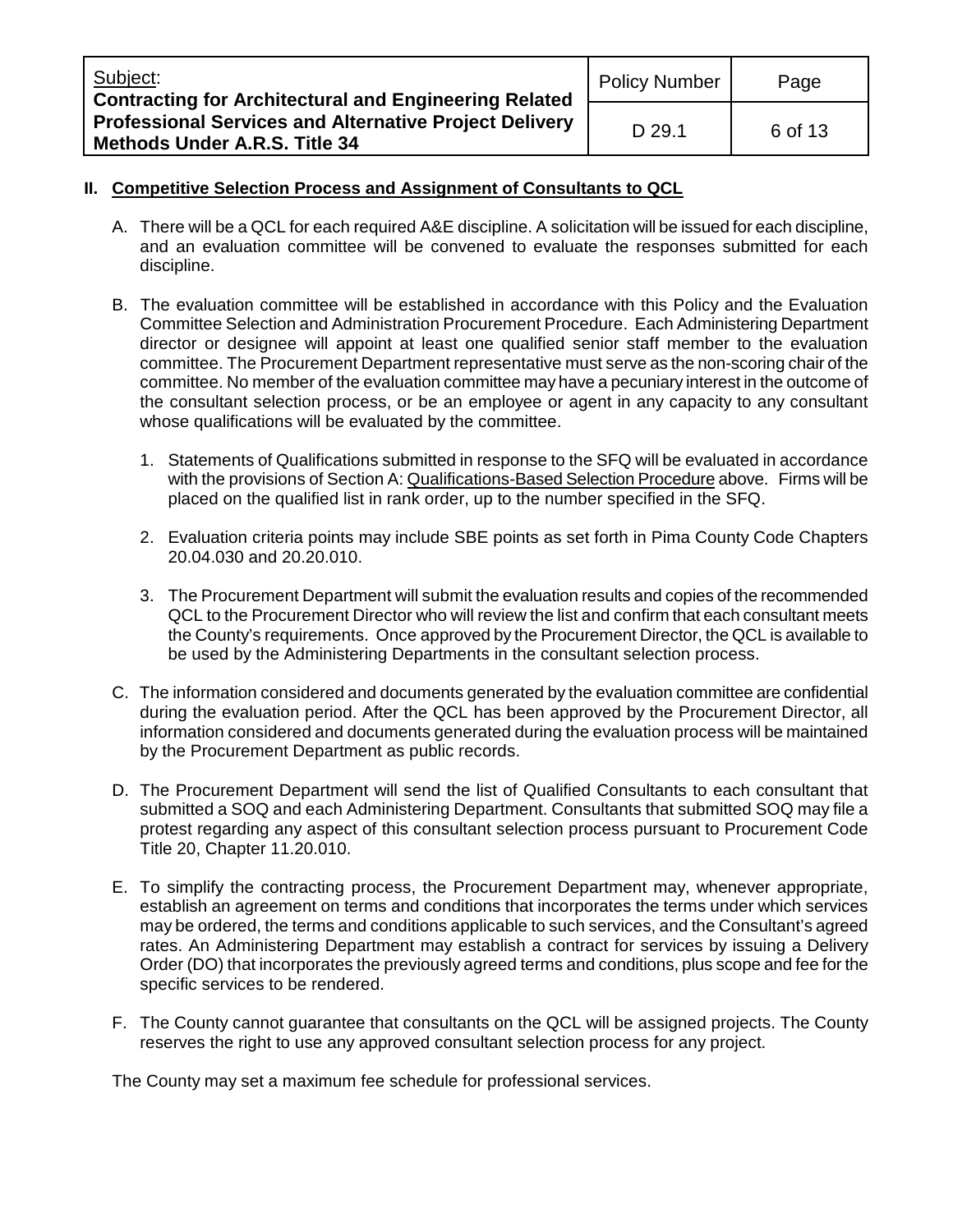| Subject:<br><b>Contracting for Architectural and Engineering Related</b>                              | <b>Policy Number</b> | Page    |
|-------------------------------------------------------------------------------------------------------|----------------------|---------|
| <b>Professional Services and Alternative Project Delivery</b><br><b>Methods Under A.R.S. Title 34</b> | D 29.1               | 7 of 13 |

## **III. Selection of Consultants for QCL Projects Not to Exceed \$250,000.**

- A. As the need arises, the Administering Department will prepare a draft scope of work and an estimated budget for the contract. The Administering Department will set forth the reasons in writing for selection of the particular consultant. Those reasons may include, but not necessarily be limited to, the highest qualified firm for the discipline or disciplines of work required, satisfactory performance on similar projects, special skills or experience, or SBE participation. The QCL may be used for federally-funded projects up to the Federal simplified acquisition threshold defined in subpart 2.1 of the Federal Acquisition Regulation, 48 C.F.R. § 2.101, with the approval of the granting agency. For Federally-funded projects, the highest-ranked firm will be selected unless the granting agency approves otherwise.
- B. The selected consultant will be given an opportunity to review the scope of work and prepare a fee estimate. The Administering Department's project manager and the consultant will negotiate a final scope of work and fee. Fees will be as consistent as possible across the consultants on the QCL. If the selected consultant is not available to perform the work within the County's cost and time requirements, the Administering Department may terminate negotiations and initiate negotiations with another consultant on the QCL. The Administering Department may not return to or reopen negotiations with a firm after it has terminated negotiations with that firm.
- C. After agreement on the scope of work and fee, the Administering Department will establish a contract for the work by issuing a DO under the applicable Master Agreement. The Scope of Work, Fee Agreement, and written explanation for selection of the consultant will be attached to the DO.
- D. No consultant will be awarded more than \$500,000 per twelve-month period per QCL.
- E. No individual contract may exceed \$250,000. Projects may not be split to avoid the \$250,000 limit on individual QCL DOs.
- F. Final approval of the DO will be in the Procurement Department.

## **IV. QCL Delivery Order Term and Value**

Each QCL DO must be awarded for a term not to exceed one year. The DO may be extended for up to two additional one-year periods to complete the project, but the total DO must not exceed \$250,000.

## **Section C: Direct Selection for Professional Services**

## **I. Use of Direct Selection Authority under A.R.S. § 34-103**

In certain instances, projects may require a consulting specialty that a consultant on a QCL cannot reasonably provide, there may be exigent circumstances, or there may be a consultant available that possesses such particular expertise or experience necessary for a particular project that their direct selection would be in the public interest. In this situation, the Administering Department may request the Procurement Director's approval to direct select the recommended consultant. The request must set forth the basis for the recommendation. The selection must be in accordance with State Law.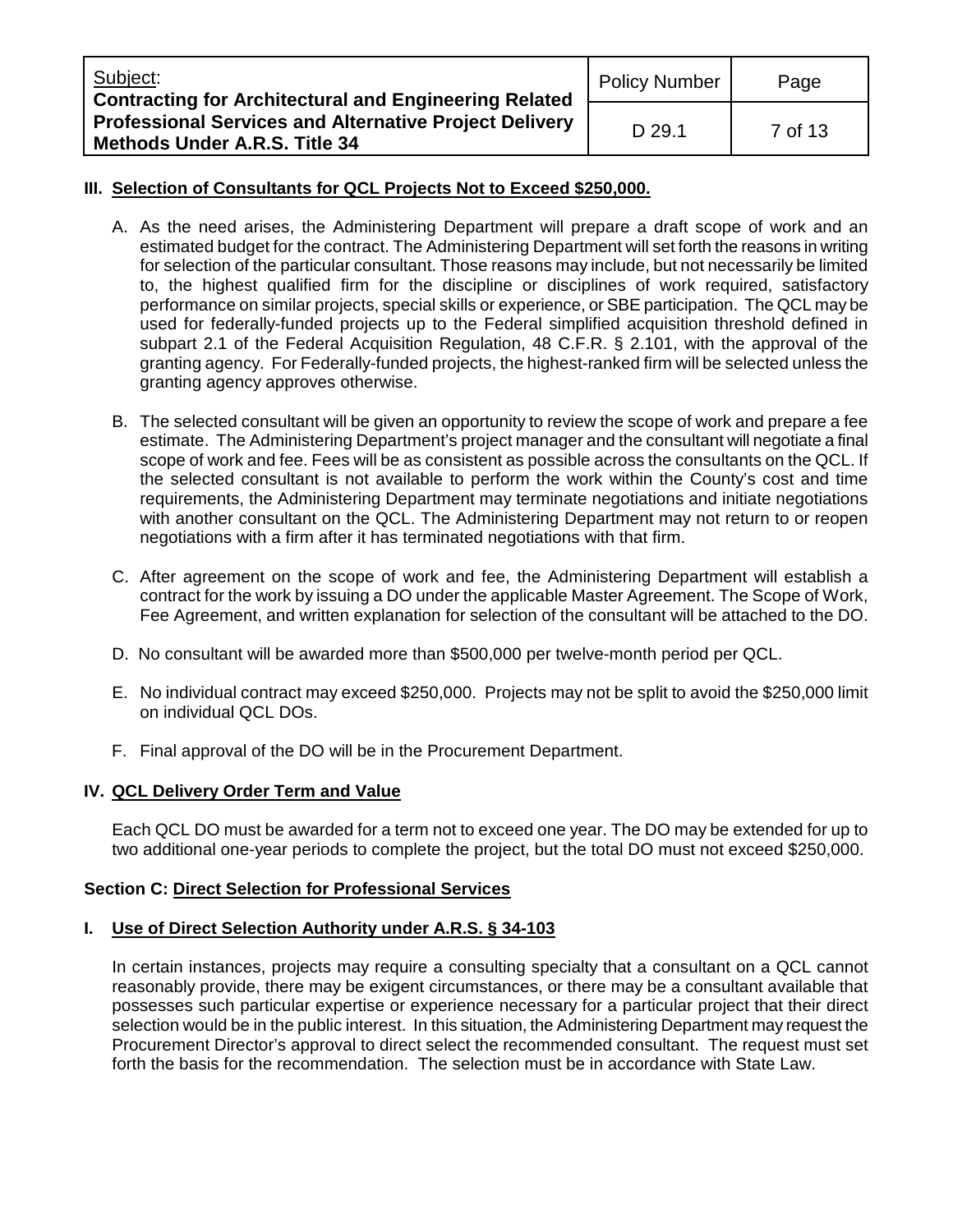| Subject:<br><b>Contracting for Architectural and Engineering Related</b>                              | <b>Policy Number</b> | Page    |
|-------------------------------------------------------------------------------------------------------|----------------------|---------|
| <b>Professional Services and Alternative Project Delivery</b><br><b>Methods Under A.R.S. Title 34</b> | D 29.1               | 8 of 13 |

### **II. Limitations on Use of Authority**

This authority may only be used for projects that do not exceed the dollar limits for the direct selection of Architects and Engineers in A.R.S. § 34-103.

### **Section D: Selection of Procurement Method**

- A. The QCL will be the preferred method for the procurement of consulting services for all projects up to \$250,000.
- B. The Qualifications-Based Selection Process in Section A is the preferred method for the procurement of consulting services for all projects in excess of \$250,000.
- C. Subject to the dollar limitations in A.R.S. § 34-103, Direct Selection may be used in lieu of either A or B above where its use will benefit the County.

### **Section E: Performance Evaluation**

#### **I. Non-Design Consulting Contracts**

During the initial phases of a capital or other type of project, Consultants may be retained to perform any number of tasks, such as cultural or geotechnical analyses or biological or environmental assessments that are important to the initiation of a project. Upon completion of any of these non-design consulting tasks that exceed \$100,000, the department's project manager will evaluate the consultant's performance by completing a Department of Defense Form 2631 (DD Form 2631) available on the Procurement intranet site. The project manager will send the completed evaluation form to the Procurement Department Design and Construction Division within 10 business days of the completion of the design or consulting task. The Procurement Department will send a copy of the form to the consultant who will have ten (10) business days from date of receipt to provide any comments, rebuttals or additional information. If the Consultant does not provide comments within the prescribed time period, the evaluation will be considered final.

The final evaluation form and the Consultant's response will be maintained in the Procurement Department to document the consultant's performance on Pima County projects. This information will be applied in accordance with this policy.

APDM (CMAR and Design Build) Contractor performance must be evaluated by the Department according to this Section by completing a Department of Defense Form 2626 available on the Procurement intranet site after completion (or termination) of each APDM project. Upon completion, the form must be sent to the Procurement Department and attached to the procurement record.

Job Order Contractor performance must be evaluated by the Department according to this Section by completing a Department of Defense Form 2626 available on the Procurement intranet site after completion (or termination) of each job order of \$100,000 or more. Upon completion, the form must be sent to the Procurement Department and attached to the job order record.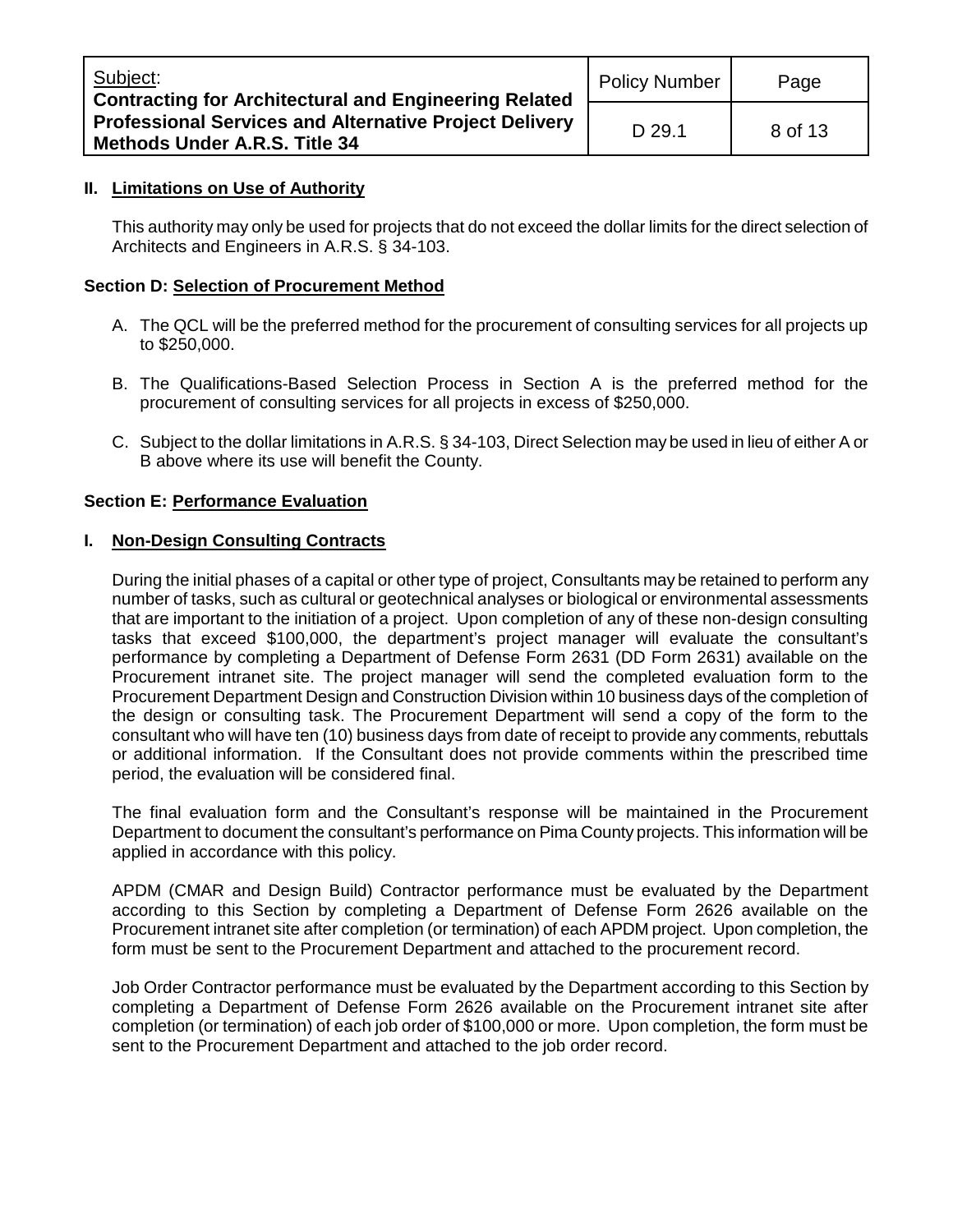| Subject:<br><b>Contracting for Architectural and Engineering Related</b>                              | <b>Policy Number</b> | Page    |
|-------------------------------------------------------------------------------------------------------|----------------------|---------|
| <b>Professional Services and Alternative Project Delivery</b><br><b>Methods Under A.R.S. Title 34</b> | D 29.1               | 9 of 13 |

## **II. Design Consultants**

- A. Upon completion of a design exceeding \$100,000 associated with a capital project, the department's project manager will evaluate the consultant's performance by completing a DD2631 and following the process for Non-Design Consulting Contracts.
- B. During construction and other post-design activities, the Department's Project Manager will track the impact the design has on the work and conduct a final evaluation at the end of construction that takes into account the impact on construction of design errors or omissions, owner requested changes, and changed conditions, including consideration of disruption or delays in construction, the number of change orders and additional costs attributable to each, and the consultant's response to design errors and omissions. The Project Manager will complete a DD Form 2631 in conjunction with project closeout and send a copy to the Procurement Department.

### **III. Using Consultant Evaluations**

Completed consultant evaluations will provide an additional source of past performance information in qualifications-based selections and may also be considered as one factor in the selection of Consultants from the QCL. All other factors being equal, the Consultant with the better performance history will be higher-ranked. So as not to penalize Consultants that have no prior experience with Pima County in qualifications-based selections, performance evaluations will be given no greater weight than past performance information from other sources, such as references.

### **Section F: Alternative Project Delivery Methods (APDM) for Construction Contracts – Contracts for Design Build and Construction Manager at Risk Projects and Job Order Contracting**

#### **I. Purpose**

This Policy adds Pima County-specific requirements to the provisions in A.R.S. Title 34, for APDM procurement and contracts.

## **II. SBE**

- A. APDM Contracts are subject to the requirements of Title 20 of the Pima County Small Business Enterprise Code. The Procurement Director will establish an appropriate goal and procedure for each APDM Contract, unless precluded by Federal participation.
- B. It must be a requirement in each solicitation for an APDM contract for which a subcontractor selection plan is required under A.R.S. §§ 34-603 and 34-604 that the subcontractor selection plan address how the respondent will meet any applicable SBE goal.

#### **III. Applicable Procedures**

- A. Initiating APDM Procurements
	- 1. Departments desiring to establish an APDM Contract will submit a requisition to the Procurement Department requesting the establishment of an APDM contract. The request must be accompanied by the proposed scope of work and must identify accounting information if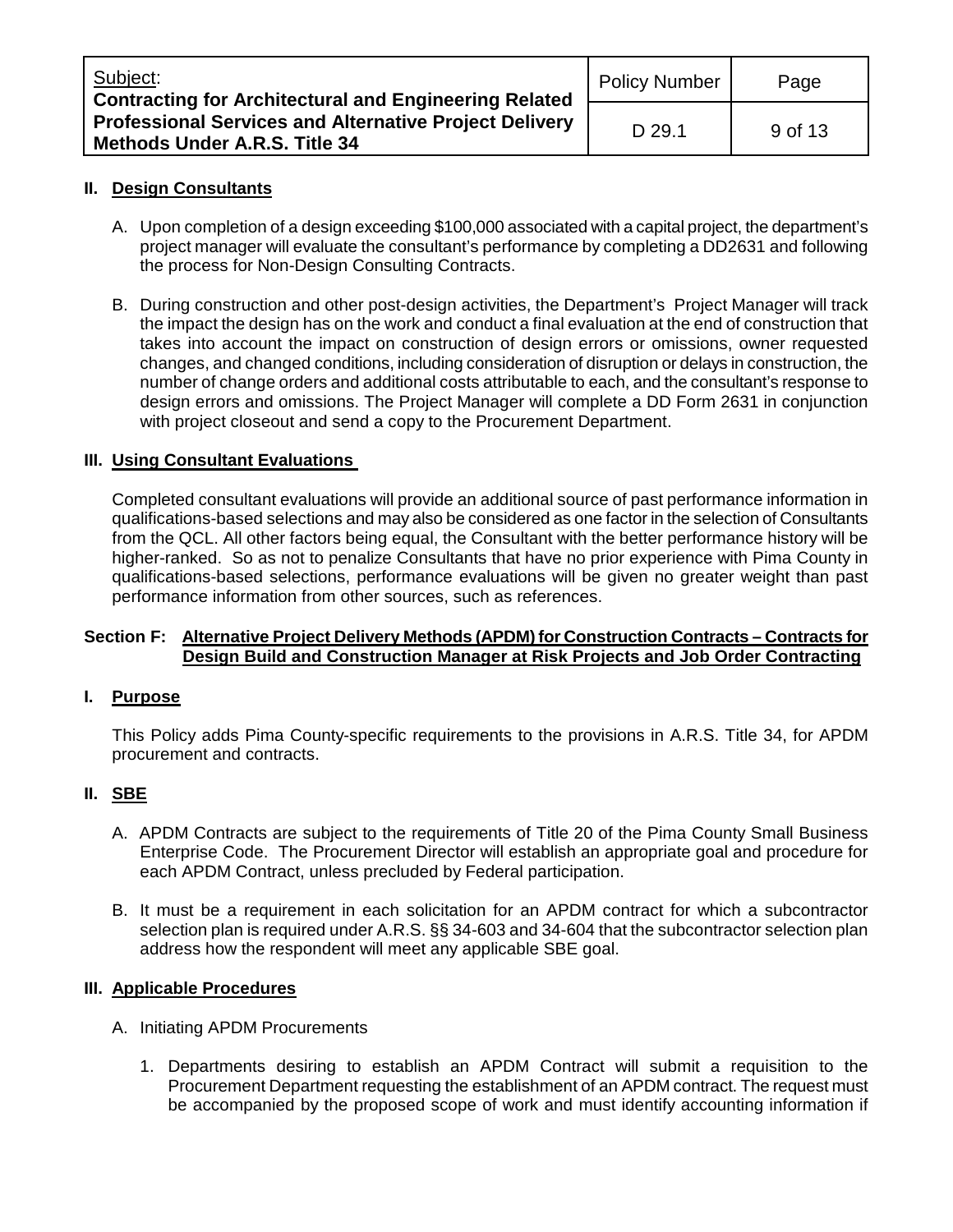| Subject:<br><b>Contracting for Architectural and Engineering Related</b>                              | <b>Policy Number</b> | Page     |
|-------------------------------------------------------------------------------------------------------|----------------------|----------|
| <b>Professional Services and Alternative Project Delivery</b><br><b>Methods Under A.R.S. Title 34</b> | D 29.1               | 10 of 13 |

applicable. The request must identify and explain the basis for the selection of the project delivery method or demonstrate that the delivery method was approved through a Gate 1-1 Project Meeting. For Job-Order-Contracts, the request may also propose a maximum amount for individual Job Orders for approval by the Procurement Director.

- 2. The procurement of a Design-Build ADPM contract may obligate the County to pay a stipend, fee, or any other form of compensation for proposal preparation or design to any unsuccessful competitor, Pursuant to A.R.S. § 34-603(F)(11).
- B. Procurement Procedures

The Procurement Department will follow the procedures and adhere to the requirements of A.R.S. Title 34 in all respects in the procurement of APDM contracts. Nothing in this Policy will be deemed to authorize deviation from the requirements of A.R.S. Title 34.

- C. Evaluations
	- 1. The Procurement Department and the Administering Department will agree upon a weighting of the scores to be assigned to each evaluation criterion. The evaluation criteria and relative weights must be stated in the solicitation. The evaluation must be conducted under the procedures in Section A: Qualifications-Based Selection Procedure of this Policy.
	- 2. The number and qualifications of the members of the evaluation committee will be in accordance with the requirements of A.R.S. Title 34, the Evaluation Committee Selection and Administration Procurement Procedure and this Policy. The Administering Department will nominate qualified members to the Evaluation Committee who are subject to approval and appointment by the Procurement Director. An employee of the Procurement Department will serve as the non-scoring chair of the evaluation committee.
	- 3. For each APDM solicitation for which a subcontractor selection plan is required under A.R.S. § 34-603 or 604, the subcontractor selection plan must be evaluated separately by the Procurement Department representative, the Business Enterprise Program Coordinator, and the Department Program/Project Manager. The score from the subcontractor selection plan evaluation must be added to the SOQ evaluation score to arrive at the total evaluation score.
- D. Recommendation for Award

The Procurement Department will compile and verify the results of the evaluation. Based on the results of the evaluation, the Procurement Director will prepare the recommendation for award of the contract(s) for APDM construction services.

E. Contracts for APDM Construction Services

To the extent practicable, contracts for APDM construction services will be based on approved County standard construction contracts. Contracts for APDM construction services must comply in all respects with the requirements of A.R.S. Title 34.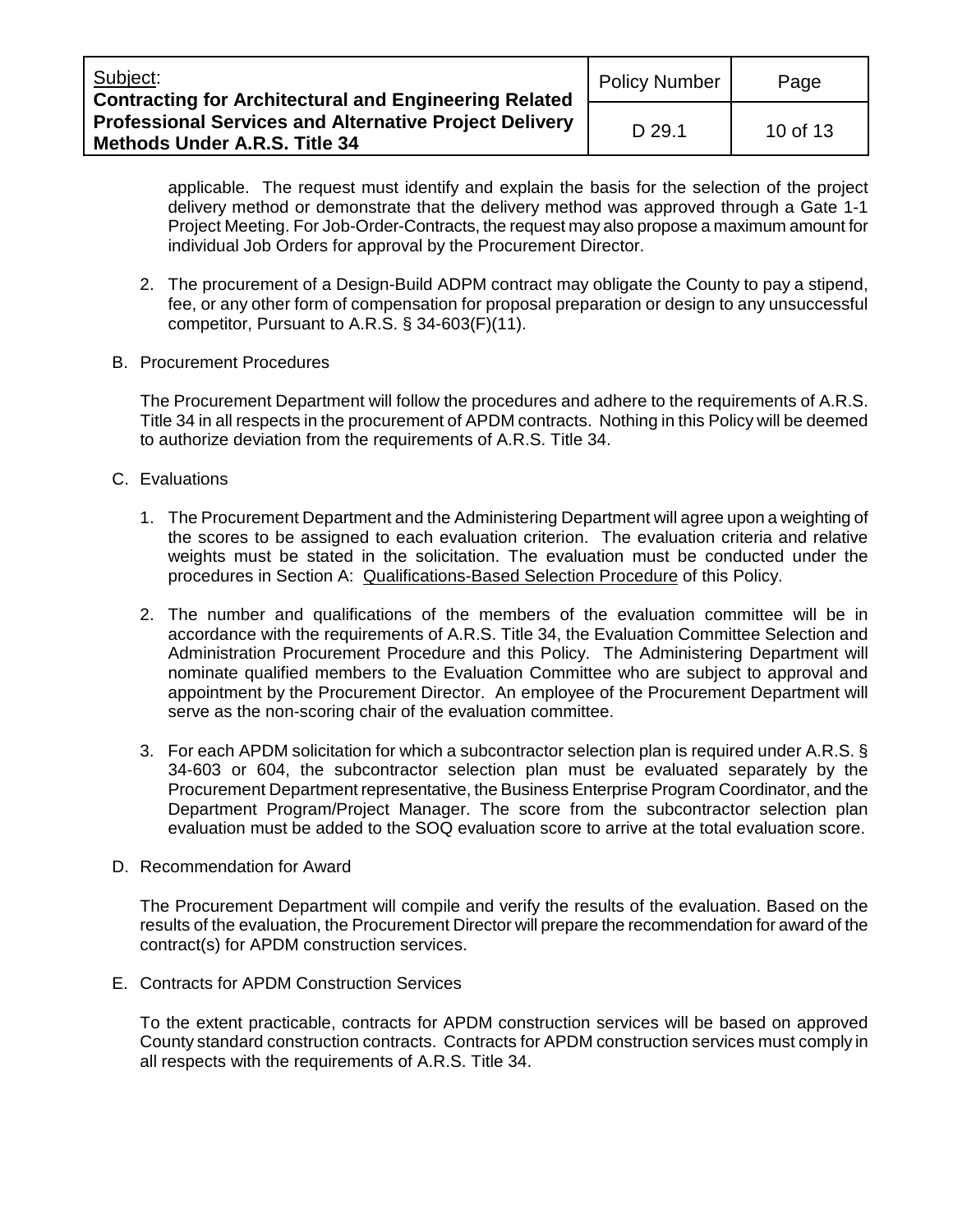| Subject:<br><b>Contracting for Architectural and Engineering Related</b>                              | <b>Policy Number</b> | Page     |
|-------------------------------------------------------------------------------------------------------|----------------------|----------|
| <b>Professional Services and Alternative Project Delivery</b><br><b>Methods Under A.R.S. Title 34</b> | D 29.1               | 11 of 13 |

### **IV. Job Order Contracts**

#### A. Job Order Contract Type

Job Order Contracts (JOC) will normally be multiple-awards with provision for the Job Order Contractors to compete for job orders that exceed the threshold established in the contract. Other structures, such as single or multi-awards with price book are available with the approval of the Procurement Director.

#### B. Responsibility

The Director of the Administering Department is responsible for ensuring that the JOC is properly administered and not misused. For example:

- Job orders may not exceed the limit for individual job orders in the contract.
- Jobs may not be split or divided between two (or more) job orders to stay under the job order limit.
- Job orders may not be used to purchase or otherwise acquire equipment or materials of any nature that are not to be used in a construction project performed under the same job order.

Departments desiring to use any JOC administered by another department must make arrangements for doing so through the Director of the Administering Department.

C. Bonding

All job orders must be 100% covered by performance and payment bonds issued in the form prescribed in A.R.S. Title 34. The Department Director is responsible for ensuring that each job order has adequate bonding coverage before work begins under the job order. If a JOC Contractor bonds on a job order by job order basis, bonds will be scanned and attached to the (DO) for the job order to which they pertain. Hardcopy bonds must be retained in the Administering Department's job order file.

D. Issuing Job Orders

A.R.S. Title 34 requires agreement on price before any work begins. A final negotiated DO authorizing the scope and the not-to-exceed job order cost must be issued from the County enterprise business system before any work takes place under the job order.

## E. Job Order Contents

The objective of the job order documents is to provide the contractual basis for the work and payment and ensure transparency, accountability and an auditable transaction. Specifications, bonds, schedules, and other documents or information describing the work and the obligations of the parties must be scanned and linked to the DO in the procurement file so that the documents will provide a complete description of the job order. If the documents are too voluminous for scanning and electronic storage, the physical file must be identified in the record. In the case of a job order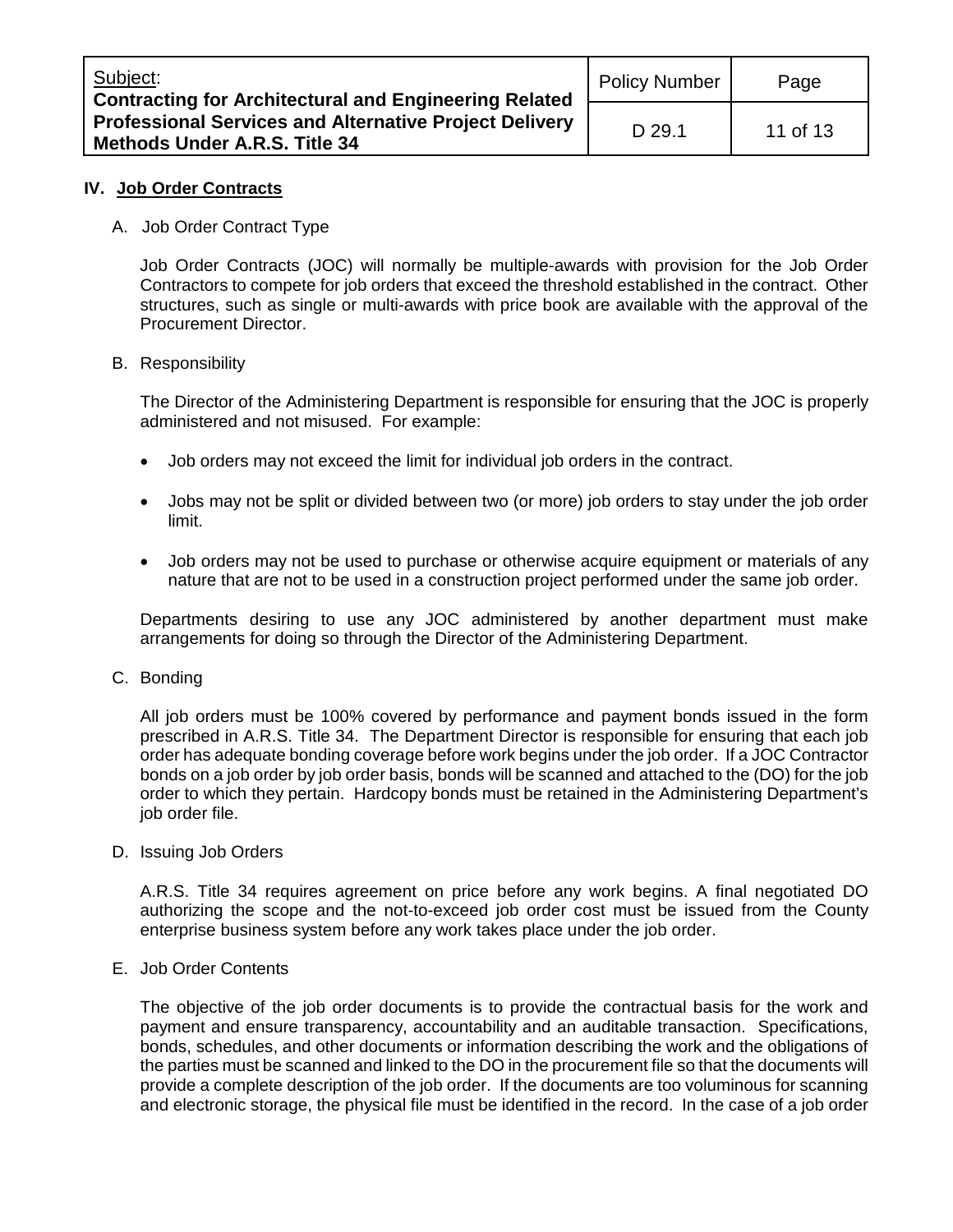| Subject:<br><b>Contracting for Architectural and Engineering Related</b>                              | <b>Policy Number</b> | Page     |
|-------------------------------------------------------------------------------------------------------|----------------------|----------|
| <b>Professional Services and Alternative Project Delivery</b><br><b>Methods Under A.R.S. Title 34</b> | D 29.1               | 12 of 13 |

awarded under a multiple-award job order contract, the documents should contain evidence of the competition conducted to award the job order. Administering Departments are responsible for maintaining job order documents.

F. Application of Job Order Limits

The amount that can be awarded in a single job order is limited to either two million dollars (\$2,000,000) or a lesser amount stated in the JOC. These limits are strictly enforced. The Project Manager must assess the risk of changes in a job and limit any associated job order to an amount that will provide reasonable room for changes. Jobs must not be split to avoid the dollar limitation on job orders or to bring a job within the job order limits to avoid the requirement for competition outside the JOC.

G. Projects Identified in Advance

Where projects are known sufficiently in advance of the required completion date to allow for use of the design-bid-build method of project delivery, departments must consider use of that method. Departments must periodically bid potential job order projects to provide a basis for comparison with job order contractor pricing and performance. The department must have a basis for comparison to establish the reasonableness of the JOC's pricing before recommending contract renewal.

H. Renewals

Requests to renew JOC contracts must be supported by assurances that the job order contractor has performed satisfactorily and that the job order contractor's work is reasonably priced. The Contractor's performance and pricing must be a consideration in determining whether to renew the JOC. The Procurement Department may request and review the supporting evidence underlying the assurances.

I. Review

Departmental use of JOCs is subject to review by the Procurement Department. Departments must cooperate fully with all such reviews. The Procurement Director, with the approval of the County Administrator, may withdraw, modify or curtail the authority of any department or any staff member of any department that has been determined on the basis of such review to have misapplied, abused or misused a JOC.

#### **Implementation**

This Policy applies to all solicitations for A&E-related professional services and APDM contracts advertised after the revision date below.